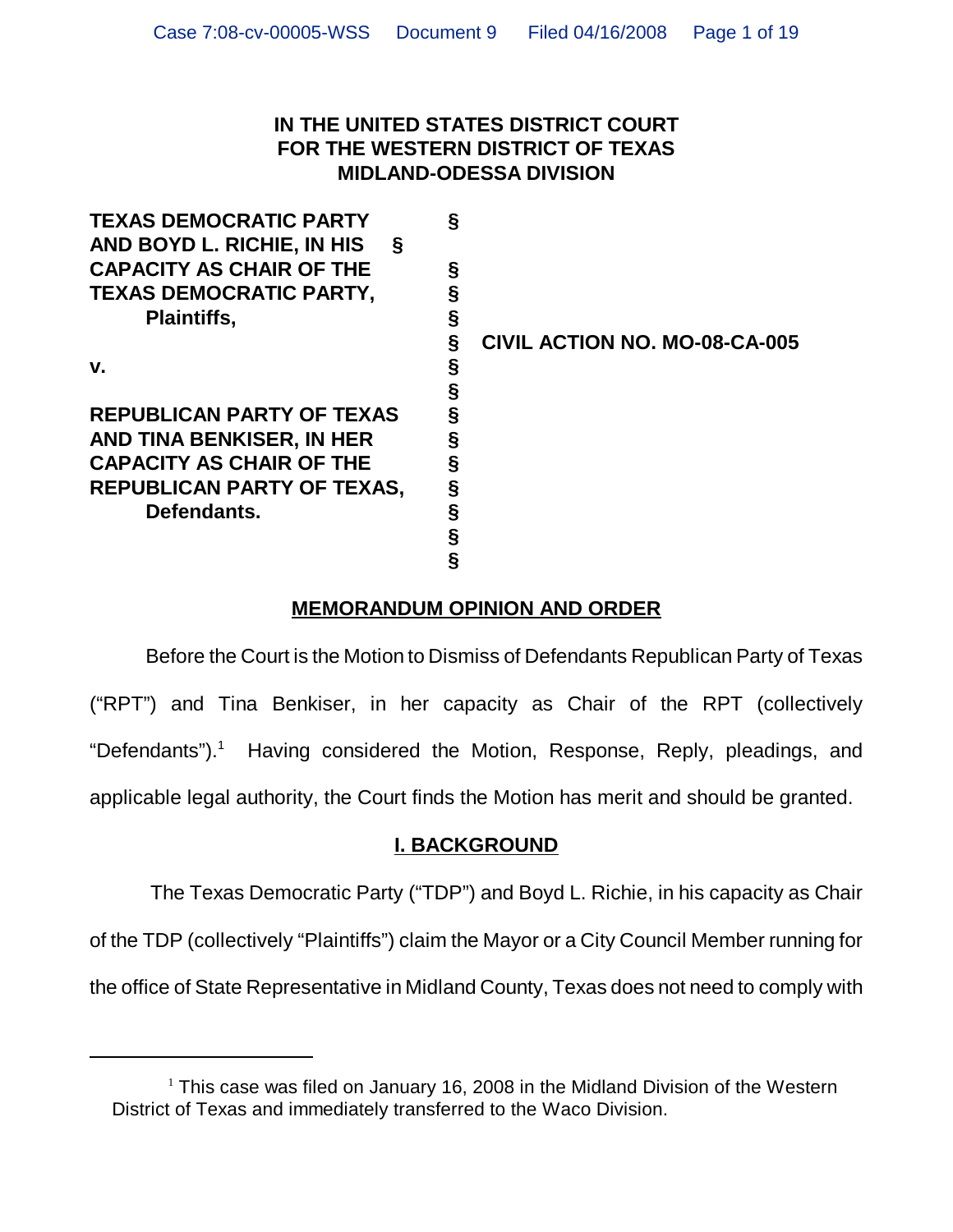the eligibility requirements contained in Texas election law. Plaintiffs' claim is based on

a 1996 federal court order (the "Order") in a voting rights case that allowed existing city

officers to maintain their current city council positions while running for another office.<sup>2</sup>

The Order states in relevant part:

If the Mayor or any Council Member shall announce their candidacy, or shall in fact become a candidate, in any general, special or primary election, for any office of profit or trust under the laws of the State of Texas or the United States other than the office then held, such announcement or candidacy shall not constitute an automatic resignation of the office then held and such resignation shall occur only when the individual is sworn in to serve the new office.

Order, *League of United Latin American Citizens Counsel No. 4386 ("LULAC") and the*

*Black Advisory Council v. The City of Midland, Texas, et al.*, Civil Action No. MO-84-CA-

106, September 10, 1996.

Plaintiffs state that in compliance with this Order, Mr. Bill Dingus filed to become

a candidate for the Texas House of Representatives in District 82. Mr. Dingus, a member

of the Midland City Council, has not resigned his office. Relying on the terms of the

Order, Plaintiffs seek a declaratory judgment that:

(1) Mr. Dingus is eligible to run for and serve in the office he seeks;

(2) acceptance and certification of Mr. Dingus' ballot application was proper by

Plaintiffs; and

(3) Mr. Dingus is eligible to seek the Office of State Representative, District 82.

<sup>&</sup>lt;sup>2</sup> Defendants allege that this Order was issued during a time of transition from atlarge elections to single-member district elections.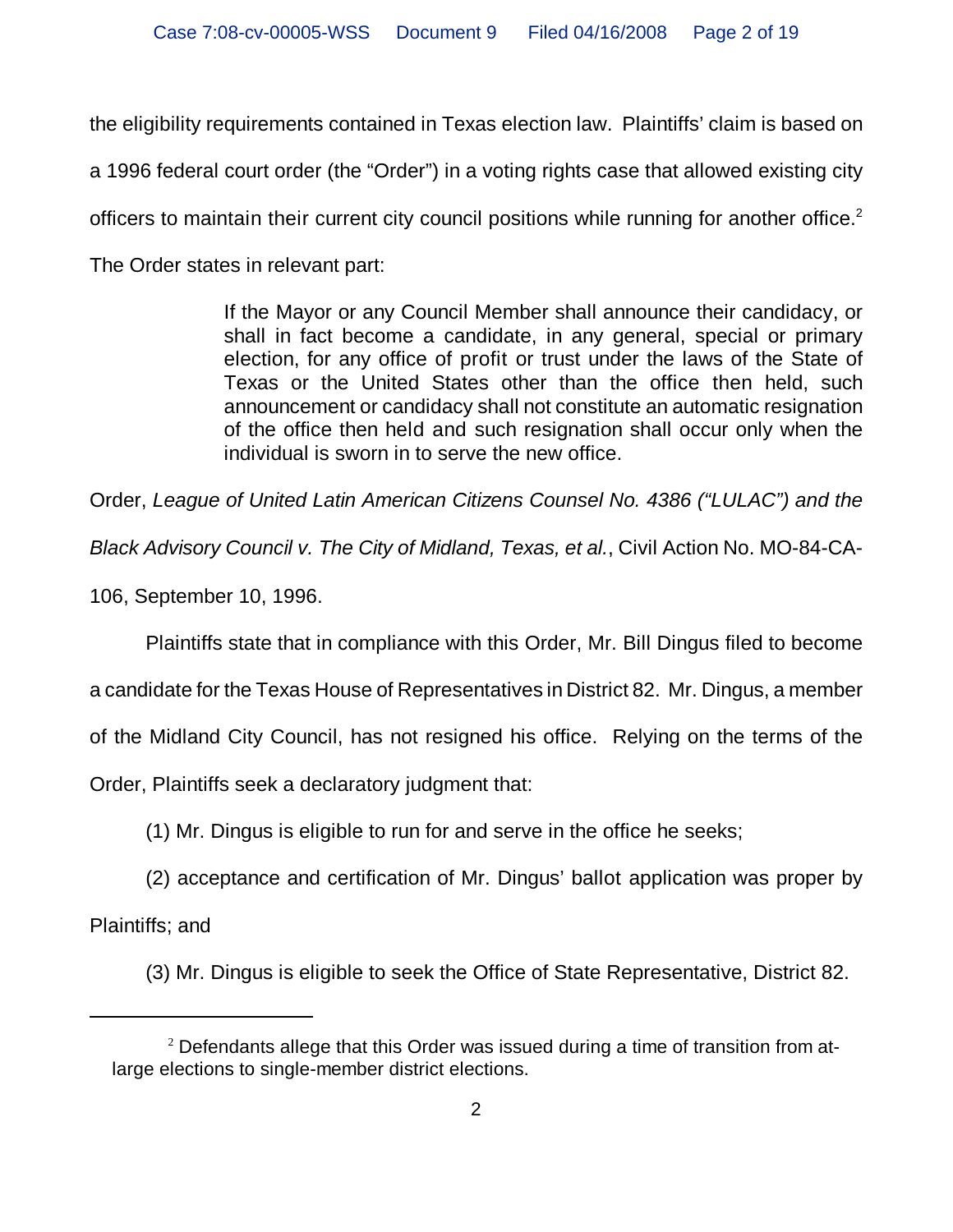Plaintiffs also seek declaratory and injunctive relief providing that Mr. Dingus shall appear on the upcoming general primary ballot as a candidate for Plaintiffs for the office of State Representative, District 82.<sup>3</sup>

# **II. APPLICABLE LAW**

## **A. Motion to Dismiss Standard of Review**

A motion to dismiss under Rule 12(b)(6) "is viewed with disfavor and is rarely granted." *Kaiser Aluminum & Chemical Sales, Inc. v. Avondale Shipyards, Inc.*, 677 F.2d 1045, 1050 (5th Cir. 1982) (quoting 5 Wright and Miller, *Federal Practice and Procedure*, § 1357 at 598 (1969)). It is well settled that "a complaint should not be dismissed for failure to state a claim unless it appears beyond doubt that the Plaintiff can prove no set of facts in support of his claim which would entitle him to relief." *Conley v. Gibson*, 355 U.S. 41, 45-46 (1957); *Boudeloche v. Grow Chemical Coatings Corp.*, 728 F.2d 759, 762 (5th Cir. 1984); *Kaiser*, 677 F.2d at 1050. When considering such a motion, the complaint must be liberally construed in the plaintiff's favor, and all facts well pleaded in the complaint should be accepted as true. *Campbell v. Wells Fargo Bank, N.A.*, 781 F.2d 440, 442 (5th Cir. 1986).Therefore, "the question on a motion to dismiss under Rule

<sup>&</sup>lt;sup>3</sup> Plaintiffs alternatively request that should the District Court vacate or clarify its Order that Mr. Dingus shall not be eligible for the office he seeks, Plaintiffs request the Court grant Mr. Dingus the opportunity to resign his office. Plaintiffs also alternatively request that should Mr. Dingus resign, they seek declaratory judgment and injunctive relief providing that Mr. Dingus shall appear on the upcoming general primary ballot as a candidate for the Texas Democratic Party for the office of State Representative, District 82.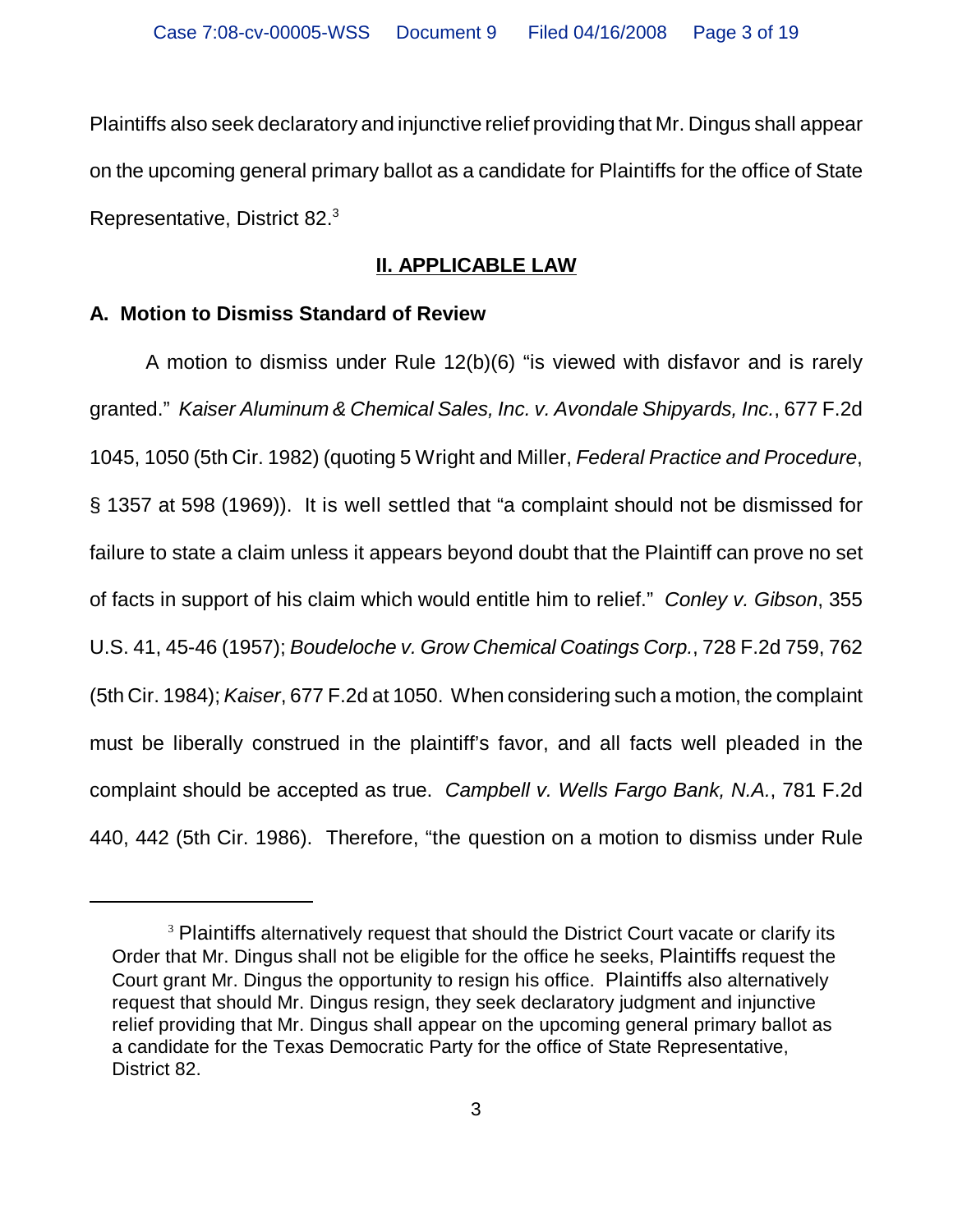12(b)(6) is whether in the light most favorable to the plaintiff, and with every doubt

resolved in the pleader's [favor], the complaint states any legally cognizable claim for

relief." 5 Wright and Miller, *Federal Practice and Procedure*, § 1357 at 640 (3d ed. 2004).

# **B. Texas Election Requirements**

Candidates for the Texas Legislature are required to resign from any relevant

elected office before running for office in the Texas Legislature. Tex. Const. Art. 3, § 19.

Section 19 states:

No judge of any court, Secretary of State, Attorney General, clerk of any court of record, or any person holding a lucrative office under the United States, or this State, or any foreign government shall during the term for which he is elected or appointed, be eligible to the Legislature.

*Id*. The Texas Election Code requires that a person must "satisfy any other eligibility

requirements prescribed by law for the office." Tex. Elec. Code  $\S$  141.001(a)(6).

The automatic resignation provision in the Texas Constitution states:

A Home Rule City may provide by charter or charter amendment, and a city, town or village operating under the general laws may provide by majority vote of the qualified voters voting at an election called for that purpose, for a longer term of office than two (2) years for its officers, either elective or appointive, or both, but not to exceed four (4) years; provided, however, that tenure under Civil Service shall not be affected hereby; provided, however, that such officers, elective or appointive, are subject to Section 65(b), Article XVI, of this constitution, providing for automatic resignation in certain circumstances, in the same manner as a county or district officer to which that section applies.

Tex. Const. Art. 11, § 11. Texas Constitution Art. 16, § 65(b), to which art. 11, § 11 refers, states: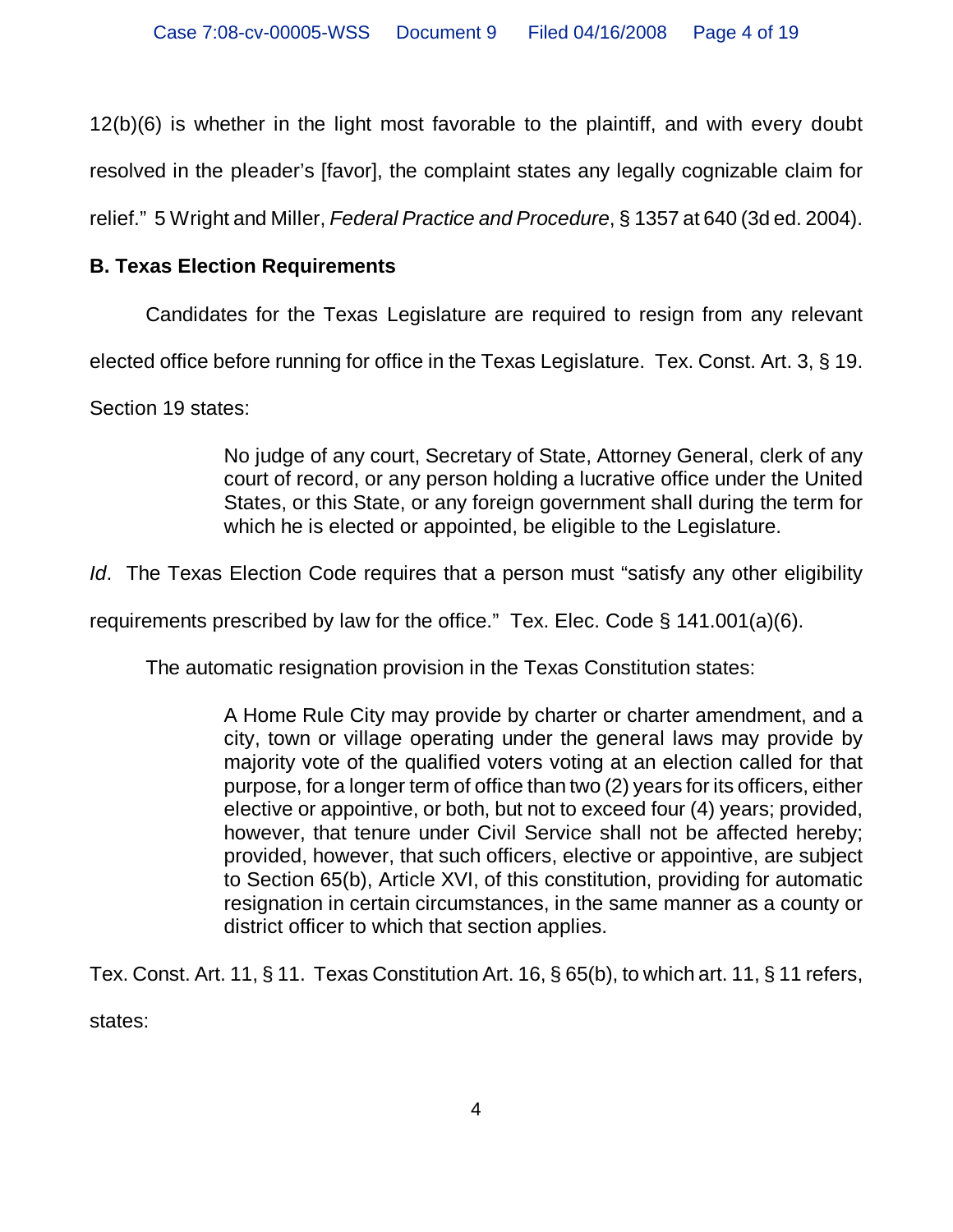If any of the officers named herein shall announce their candidacy, or shall in fact become a candidate, in any General, Special or Primary Election, for any office of profit or trust under the laws of this State or the United States other than the office then held, at any time when the unexpired term of the office then held shall exceed one (1) year, such announcement or such candidacy shall constitute an automatic resignation of the office then held, and the vacancy thereby created shall be filled pursuant to law in the same manner as other vacancies for such office are filled.

Tex. Const. Art. 16, § 65(b).

# **III. DISCUSSION**

Defendants make six arguments for this Court to dismiss this case: (1) the Order applied only to a limited situation; (2) the Order only involved automatic resignations; (3) the Order does not override Art. 3, § 19 of the Texas Constitution; (4) the Declaratory Judgment sought is really just an advisory opinion; (5) the Court should abstain from hearing the case because State law predominates; and (6) proper parties are absent from the case.

## **A. Advisory Opinion**

Defendants argue that Plaintiff's declaratory judgment amounts to no more than a request for an advisory opinion. Mr. Dingus, the real party in interest, has not contested the resignation requirement. Defendants assert that although the Chair of the TDP could declare Mr. Dingus ineligible after the primary election, there is no indication the he intends to do so. Defendants do state that the Secretary of State could declare Mr. Dingus ineligible. However, neither the TDP Chair nor the Secretary of State has actually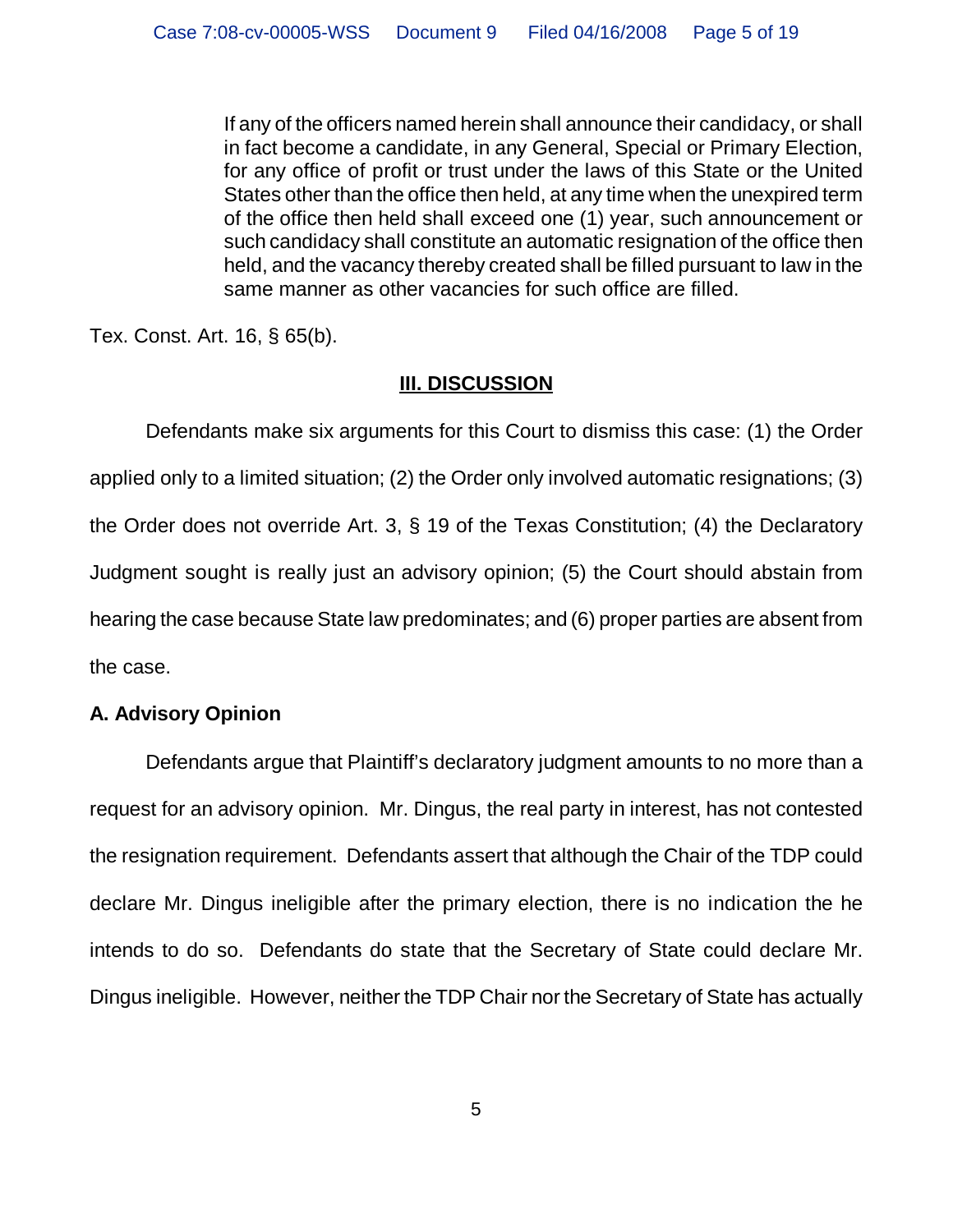declared Mr. Dingus ineligible, or even threatened to do so; thus, Defendants assert that Plaintiffs are merely seeking an advisory opinion based on a hypothetical situation.

Plaintiffs argue that Defendants actually raise material issues that will affect the determination of whose name appears on the ballot in a particular race in November making any decision by the Court hardly "advisory." Further, Plaintiffs argue that Texas law specifically provides that a person who is "being harmed *or is in danger of being harmed* by a violation or threatened violation of this code is entitled to appropriate injunctive relief to prevent the violation from continuing or occurring." Tex. Elec. Code § 278.081 (emphasis added). Defendants seek to have Mr. Dingus declared ineligible to serve; thus, Plaintiffs argue that they are in danger of being harmed by Defendants' attempt to have him declared ineligible. *See e.g., Tex. Democratic Party v. Benkiser*, 459 F.3d 582 (5th Cir. 2006).

Defendants distinguish *Benkiser* because it relies on two facts absent from the pleadings in this case: (1) the TDP proves the existence of an economic loss; and (2) the TDP contended its party election prospect would be materially affected by the eligibility determination. *Benkiser*, 459 F.3d at 586-87. Further, in *Benkiser* a determination of eligibility had already been made. Here, Defendants state that there is no allegation that the determination made by the TDP is in the hands of the Defendants, or that any other person has threatened to overturn the TDP's determination.

6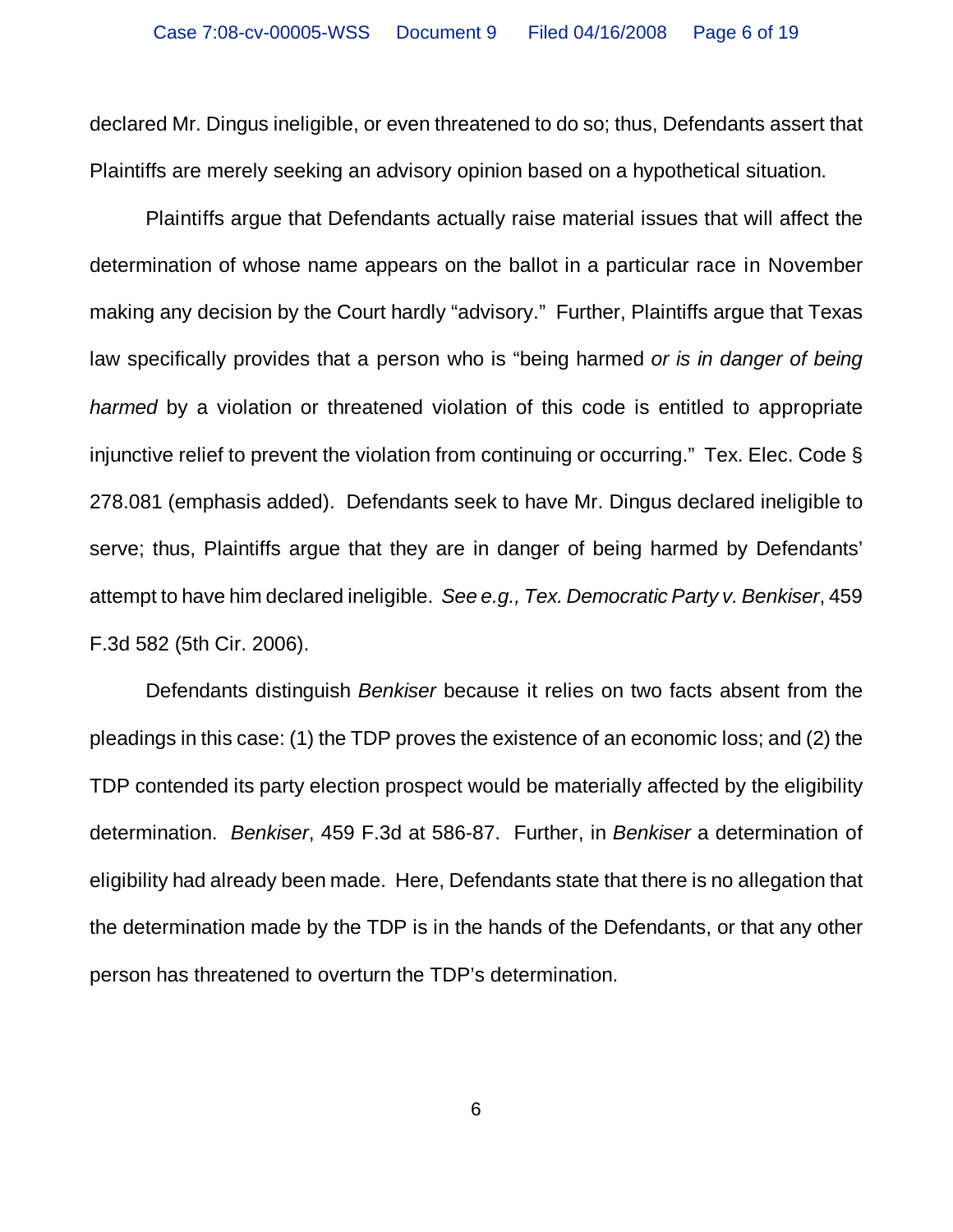The RPT sent a letter to the Chair of the TDP that Mr. Dingus may be ineligible and requested that he act in accordance with Texas law to immediately resolve this matter. Plaintiffs state in their Complaint that "Defendants seek to have Bill Dingus declared ineligible" and "on information and belief, Defendants have or will pursue litigation in state court to achieve their purposes." *Plaintiff's Original Complaint*, ¶¶ 12, 13. Based on the letter sent by the RPT, Plaintiffs were threatened that Mr. Dingus may be declared ineligible, which the Court finds is a legitimate reason for the Plaintiffs' filing of this declaratory judgment action for a determination of whether he is eligible and whether the Plaintiffs' acceptance and certification of Mr. Dingus was proper; thus, this case is not a request for an advisory opinion.

#### **B. Abstention**

Defendants next assert that dismissal is appropriate where State law predominates. Defendants assert that the fundamental issue in this case is whether Texas election law permits Mr. Dingus to run for the Texas Legislature while holding another lucrative office or whether he is ineligible under Texas. Const. Art. 3, § 19. Defendants assert that the state courts are well-equipped to make this decision, and given the sovereign prerogative of the State of Texas to determine eligibility for election to public offices in Texas, this Court should be reluctant to override the state's compelling interest in resolving this issue. Defendants argue that the only federal issue in this case is to determine in what limited situation the Order applies and what Texas law the Order intended to temporarily preempt.

7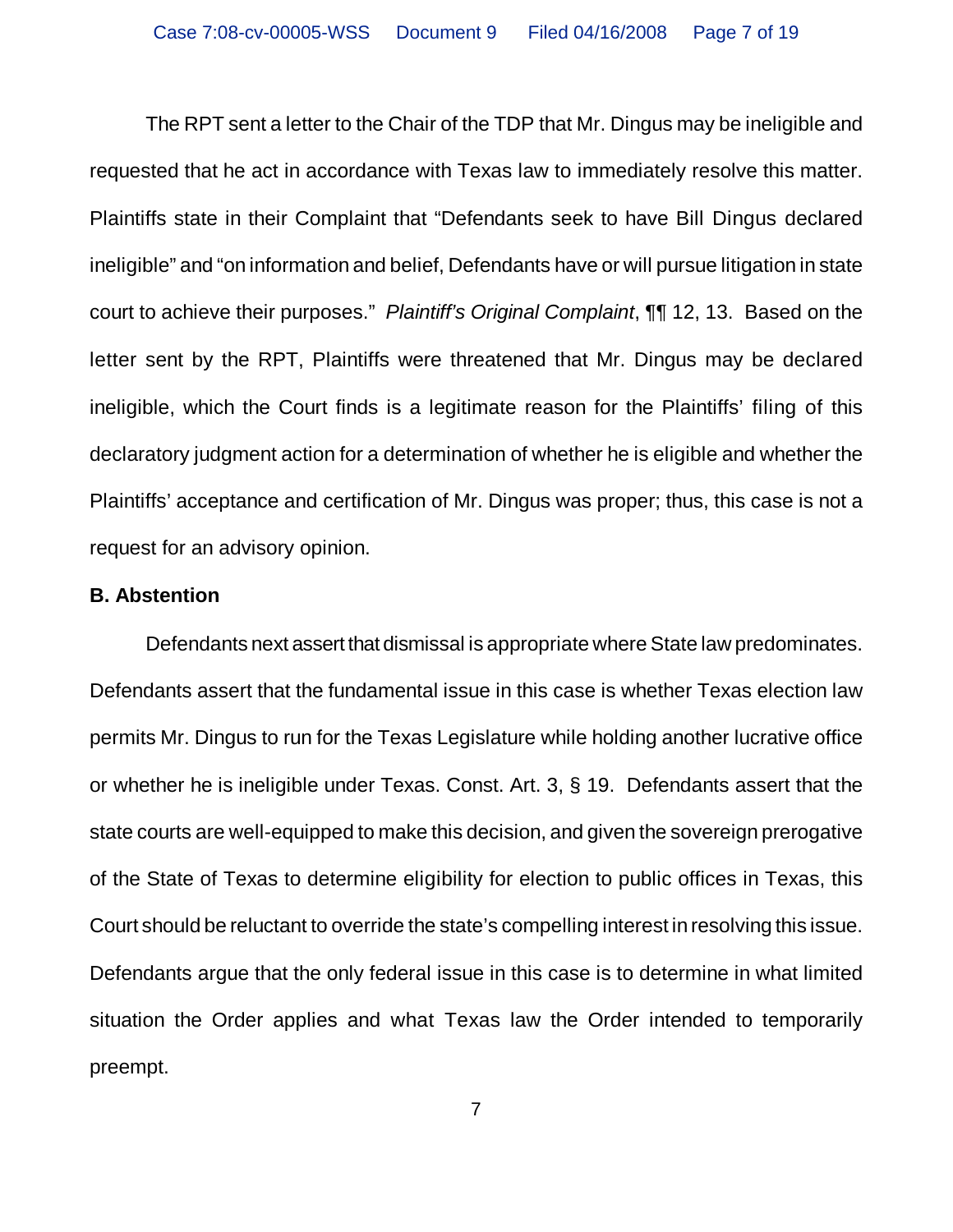Plaintiffs first argue that there is no question that issues of candidate eligibility requirements imposed by state law implicate constitutional rights. *See Nader v. Connor*, 332 F. Supp. 2d 982, 986 (W.D. Tex. 2004). Further, Plaintiffs argue that it reasonably relied on the Order, which was issued by a federal court when it accepted Mr. Dingus' application and certified his candidacy. Plaintiffs assert that the Order properly enforces the constitutional rights guaranteed to members of City Council, and Plaintiffs are entitled to the same guarantee here. Thus, Plaintiffs argue that state issues are insufficiently predominant to justify the abstention Defendants seek.

Defendants reply that it would be appropriate and beneficial for this Court to hold and make clear the Order is limited in scope and time and does not forever except Midland City officials from complying with clear mandates of the Texas Constitution. However, concerning the eligibility to run for the Texas Legislature, Defendants argue that other state law issues predominate.

Plaintiffs specifically state in the Complaint that this action is brought to give effect to the Order. *Plaintiff's Original Complaint*, ¶ 20. The Court finds that abstention is not appropriate because the central issue in this case is the federal court Order issued by Judge Bunton.

#### **C. Necessary Parties**

Defendants also argue that the Texas Secretary of State and Mr. Dingus are missing necessary parties for a final resolution of this matter. They state that the Chair of the TDP determines eligibility of a candidate for the Democratic Primary. Tex. Elec.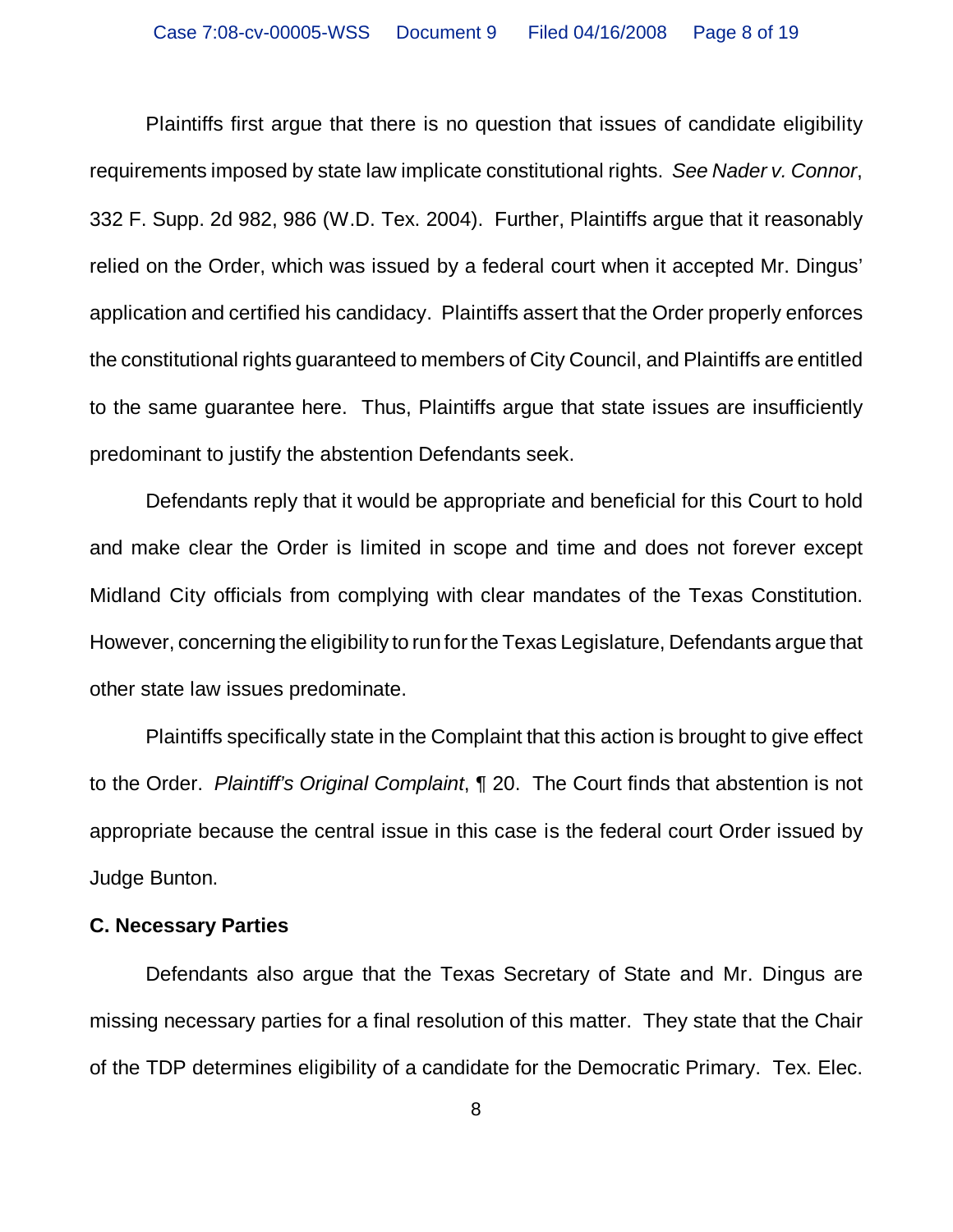Code § 172.028. Then the Chair of the TDP delivers the list of candidates to the Texas Secretary of State. Tex. Elec. Code § 172.029. After the list is delivered, the Chair of the TDP loses the right to determine eligibility for the primary. Further, Defendants assert that the TDP and the RPT are not proper parties to argue about the eligibility of Mr. Dingus. *See Colvin v. Ellis County Republican Executive Committee*, 719 S.W.2d 265, 266-67 (Tex. App.–Waco 1986, no writ) ("The only citizen who has an interest separate and apart from that of the general public is a candidate who has an interest in not being opposed by an ineligible candidate."). Thus, Defendants argue that at this point, only Mr. Dingus has the right to argue about his ineligibility, and then only in the event this eligibility is contested. Defendants contend that if the Secretary of State declares Mr. Dingus ineligible, Mr. Dingus would be authorized to contest that determination, and his claim would be against the Texas Secretary of State.

Plaintiffs assert that they have standing to seek, on their own behalf, a declaratory judgment that their acceptance of Mr. Dingus' ballot application was proper. Plaintiffs argue that the Fifth Circuit has held that a political party and its leaders can sue when they have suffered an injury in fact, traceable to defendant's conduct, that was likely to be redressed by a favorable decision of the court. *See Tex. Democratic Party v. Benkiser*, 459 F.3d 582, 586 (5th Cir. 2006). Plaintiffs argue that the court in *Benkiser* did not require the candidate himself or the Texas Secretary of State to be joined as parties. Plaintiffs note that the question presented in this case involves the propriety of the actions of the Plaintiffs, not of Mr. Dingus; thus, all parties necessary to the determination of this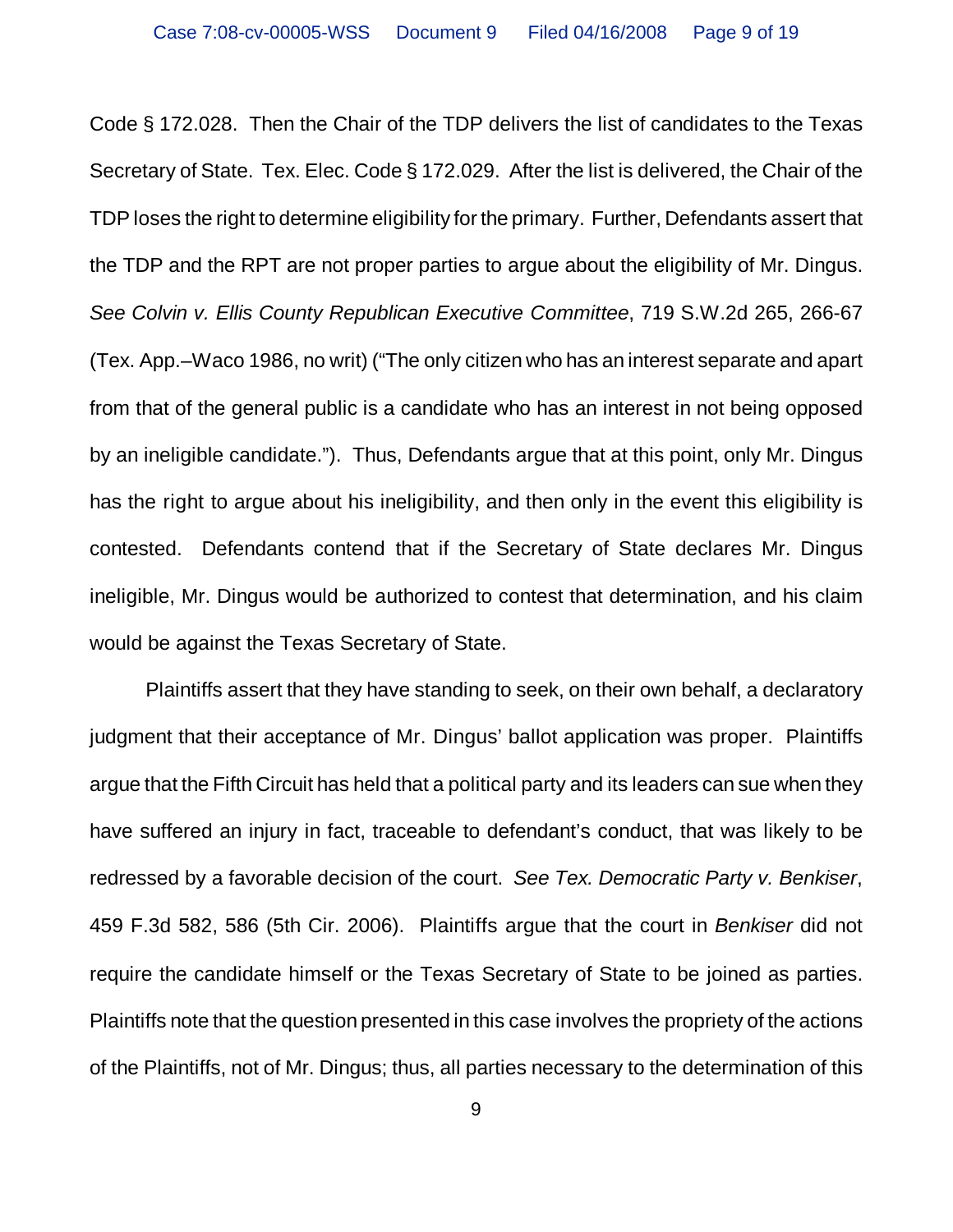case are before the Court. Plaintiffs distinguish *Colvin* because the plaintiff in *Colvin* was the Chairman of the Ellis County Democratic Party and here it is the Texas Democratic Party and its Chairperson. Also, the procedural issue of standing in a case pending in federal court is determined by federal law; thus, Plaintiffs urge reliance on *Benkiser*.

Defendants argue that Plaintiffs' reliance on *Benkiser* is misplaced because that case involved election of a federal officer, not a state officer.

The Fifth Circuit has long held that parties with legal interests threatened in an actual controversy have standing to sue under the Declaratory Judgment Act. *See, e.g., Collin County, Texas v. Homeowners Association for Values Essential to Neighborhoods (HAVEN)*, 915 F.2d 167, 170 (5th Cir. 1990). The Plaintiffs have a legal interest in whether Mr. Dingus is eligible to run as a TDP candidate for the Texas Legislature. Because of the Order, an actual controversy between the Plaintiffs and the Defendants has arisen over whether Mr. Dingus is required to resign. The RPT sent a letter to the Chair of the TDP suggesting that Mr. Dingus may be ineligible and requested that he act in accordance with Texas law to immediately resolve this matter. In this particular case, Plaintiffs seek a declaratory judgment that Mr. Dingus is eligible and that Plaintiffs' acceptance and certification of Mr. Dingus was proper. The Court finds that Plaintiffs have standing to bring this declaratory judgment action. Further, to make the determinations requested in this case, the Court does not find that it would be necessary for Mr. Dingus or the Texas Secretary of State to be parties to the case.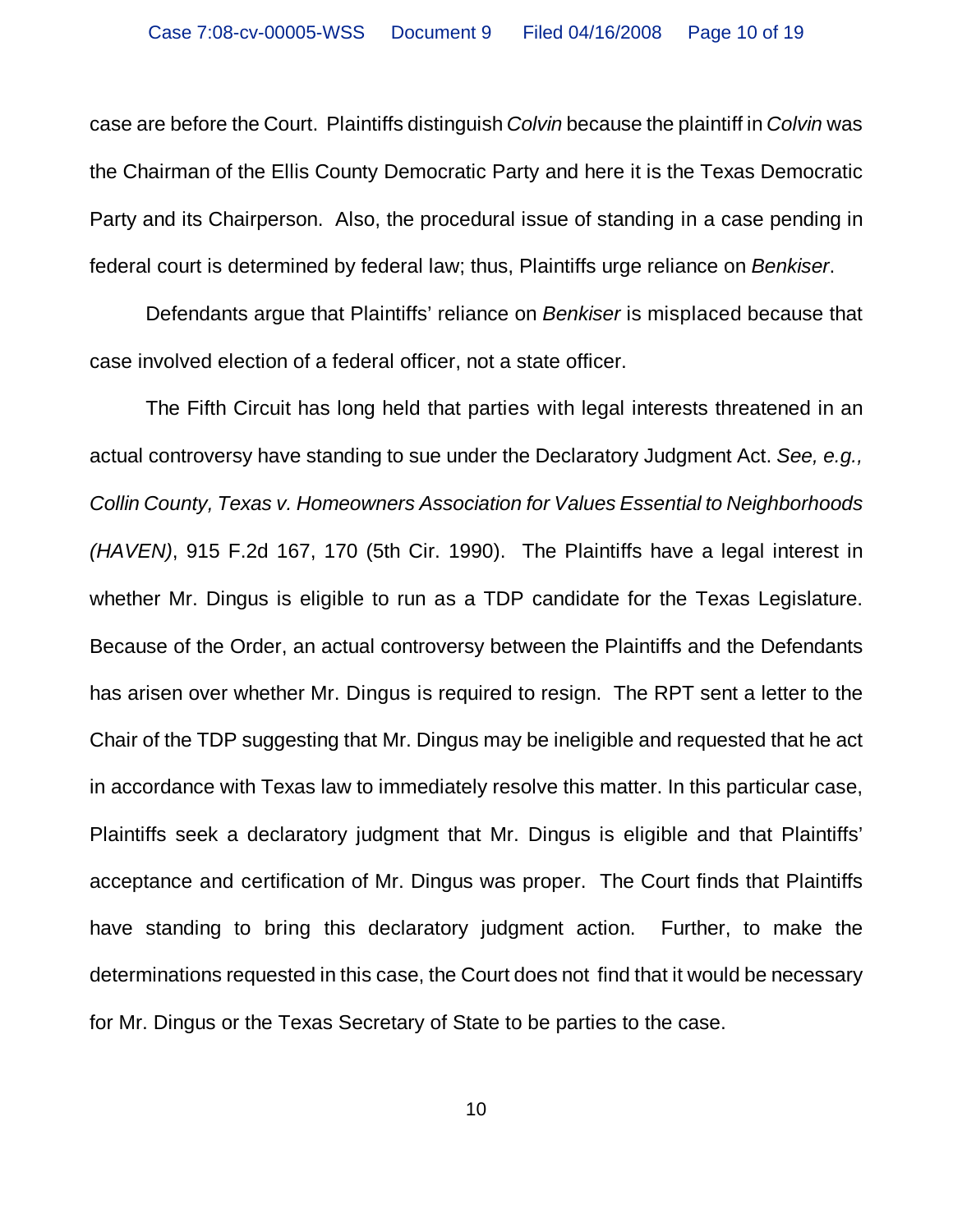## **D. The Order and Texas Election Requirements**

## **1. Limited Situation**

First, Defendants argue that the Order was issued in response to a complaint that Midland's at-large system of electing the Mayor and City Council members violated the Voting Rights Act. In the Order, Judge Bunton ordered a reorganization of the Midland City Council, which changed the method of electing City Council members from an atlarge system to a regimen of single-member districts. Defendants assert that Judge Bunton issued the Order based on the parties' agreement that the Mayor and Council Members could run for another office without triggering the automatic resignation of the current offices. Thus, Defendants contend that the Order **temporarily** set aside the "Automatic Resignation" provision of the Texas Constitution that would have otherwise applied. Defendants argue that the Order cannot be read to determine issues not presented to Judge Bunton, nor those not ruled upon by Judge Bunton. Defendants assert that Judge Bunton did not rule on the state system for electing state representatives, and the Order cannot, as a matter of law, be a precedent for every future election taking place in the State of Texas.

Plaintiffs argue that a position in the Texas Legislature is an "office of profit or trust under the laws of the State of Texas" as stated in the Order for when automatic resignations do not apply to candidates. Thus, Plaintiffs assert that the Order should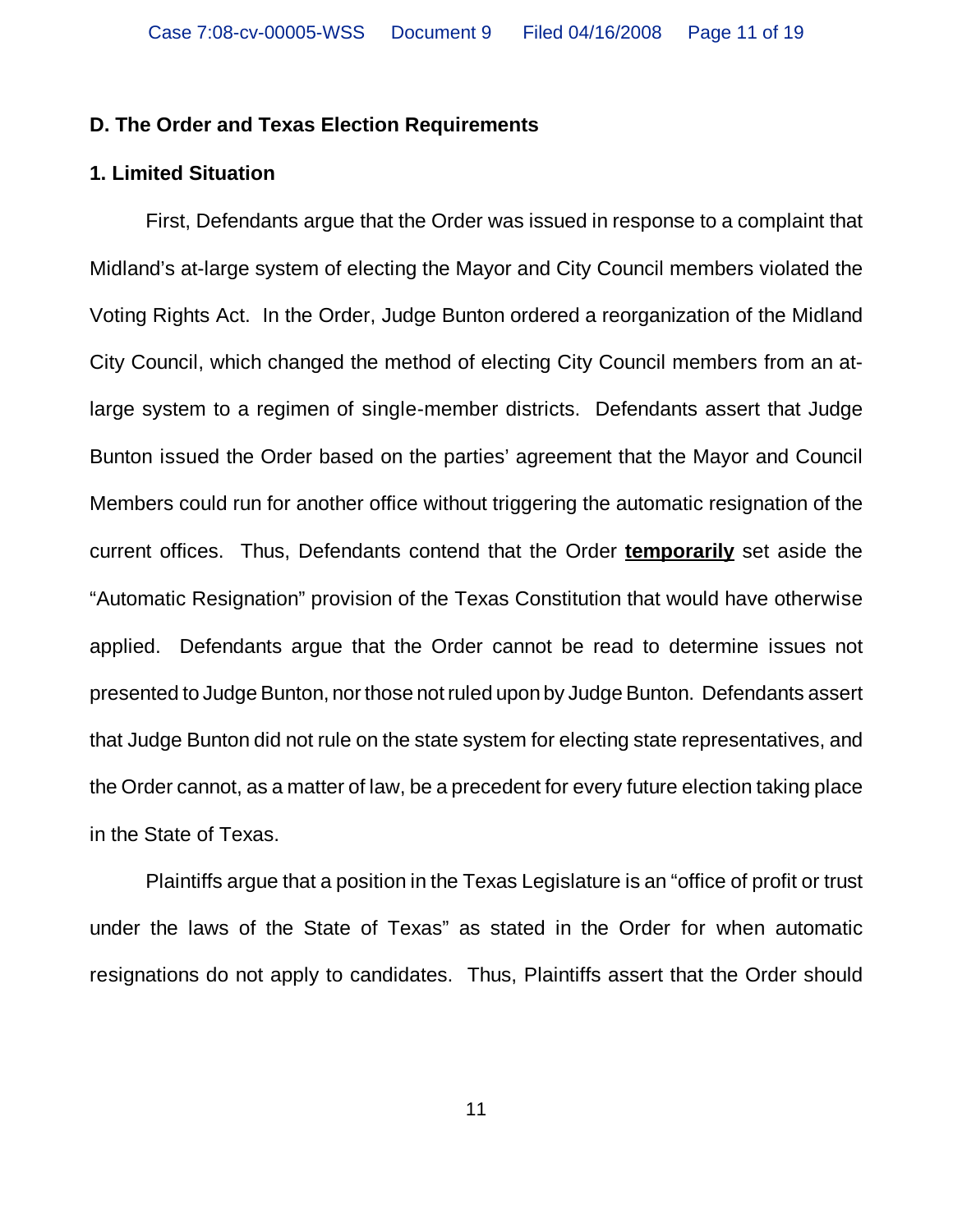apply to members of the Midland City Council running for a position in the Texas Legislature.

Defendants reply that the Order cannot be read to forever grant an exemption from Texas election law to every Midland City official. Defendants assert that Judge Bunton was only requested to change the voting procedures for electing Midland City Council, and he ordered Midland to change its election districts to comply with the Voting Rights Act.

## **2. Automatic Resignations**

Second, Defendants argue that even if the Court were willing to decide the Order applies to an election for state office in 2008 and beyond, the only effect of the Order would be that running for another office would not result in an automatic resignation from City Council. Defendants assert that the Order **does not** say that resignation is not required under Texas law, only that resignation is not automatic. Defendants assert that Texas election law specifically provides that a person may not hold one office and, at the same time, run for the Legislature. Tex. Const. Art. 3, § 19. Thus, Defendants argue that an express resignation for Mr. Dingus to run for the Texas Legislature is required.

Plaintiffs argue that the Order means what it says—that City Council members are permitted to maintain their offices without resigning during their candidacy, and are only required to resign when sworn into some new office, *i.e.*, after the successful conclusion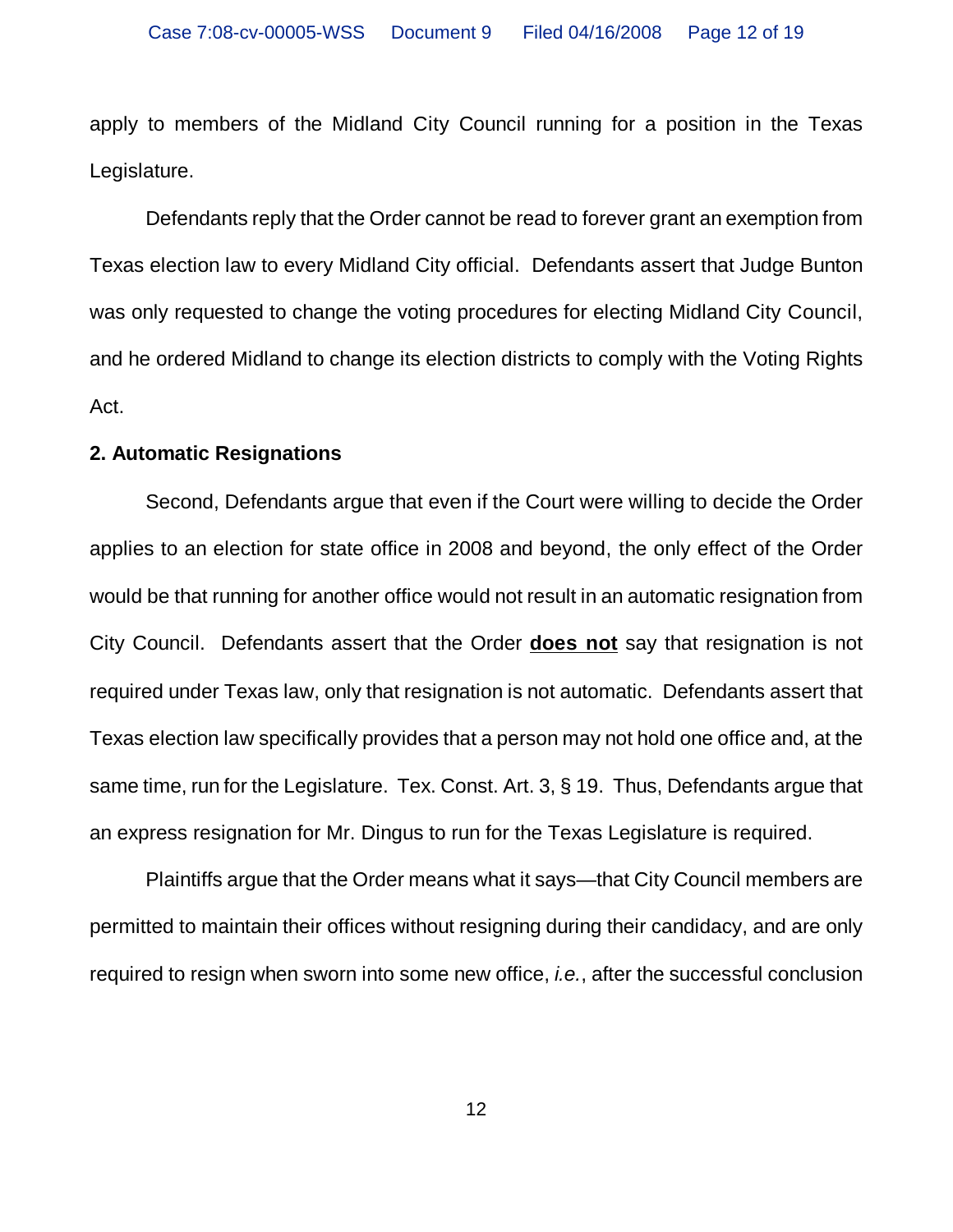of the campaign. Plaintiffs note that Defendants did not contend that the Order was unconstitutional; thus, it must be considered an accurate statement of the law.

Defendants argue that if the Order means what it says then it allows persons holding at-large seats on the Midland City Council to run for newly created, single member district seats without the filing for that new seat constituting an automatic resignation from the current seat. Defendants argue that the Order does not suspend other, relevant provisions of Texas law that require resignation in relation to other offices, such as the requirement under Art. 3, § 19 of the Texas Constitution that persons who presently hold a lucrative office are not eligible for the Texas Legislature.

## **3. Override Art. 3, § 19 of the Texas Constitution**

Thirdly, Defendants argue that the Order does not override Art. 3, § 19 of the Texas Constitution. The office of City Council Member in Midland, Texas is legally considered a lucrative office. Thus, under the Texas Constitution, individuals holding the office of City Council Member are ineligible to be elected to the Texas Legislature. Defendants argue that the Order does not address this Constitutional provision because eligibility to be a candidate for the Texas Legislature was not an issue before Judge Bunton. Defendants assert that if Judge Bunton intended to preempt certain provisions of the Texas Constitution in all future elections, including those not at issue before him, he would have identified the provisions in his Order and stated his desire to permanently preempt.<sup>4</sup>

<sup>&</sup>lt;sup>4</sup> Defendants request the extent to which the Order applies to future election proceedings in Texas be clarified.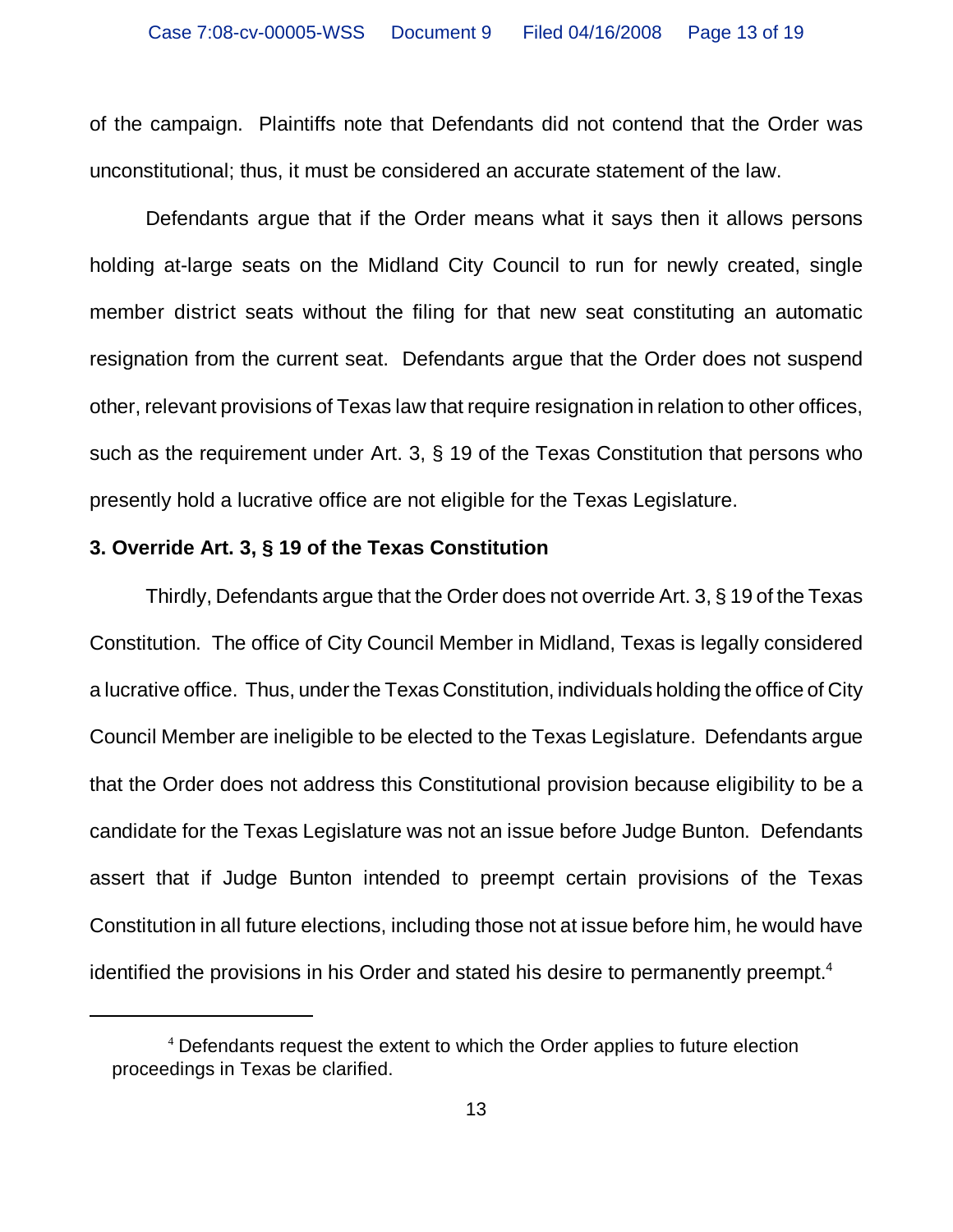Plaintiffs argue that Art. 3, § 19 should be construed strictly against ineligibility. *See Wentworth v. Meyer*, 839 S.W.2d 766, 767 (Tex. 1992 (orig. proceeding) ("Any constitutional or statutory provision which restricts the right to hold office must be strictly construed against ineligibility."). Plaintiffs note the *Wentworth* Court did not decide when a candidate's resignation from a lucrative office must take place for purposes of complying with Article 3, § 19.<sup>5</sup> Plaintiffs also cite *Dawkins v. Meyer*, 825 S.W.2d 444 (Tex. 1992 (orig. proceeding). In *Dawkins*, the Texas Supreme Court determined that a member of the Board of the Texas Department of Mental Health and Mental Retardation ("MHMR") was ineligible to run for the State House of Representatives because her term of office at MHMR would overlap with the next regular session of the Legislature. *Dawkins*, 825 S.W.2d at 447. The candidate had not resigned her position at MHMR before being certified as a candidate for the Legislature; however, the Supreme Court's decision turned on whether the candidate's membership on the board was "lucrative" within the meaning of Art. 3, § 19. *Id.* at 449-50.<sup>6</sup> Based on *Wentworth* and *Dawkins*, Plaintiffs argue that an intent to resign will suffice, and if the candidate resigns after being

 $5$  Justice Gonzalez opined that a person "who has filed for an office without resigning a current office with an overlapping term risks disqualification which later resignation after the filing deadline would not cure." *Wentworth*, 839 S.W.2d at 771 (Gonzales, J., concurring). Justices Cornyn and Hecht did not state when resignation must occur. *Id.* at 776-80 (Cornyn, J., concurring). Justice Cook, writing for the majority, states "we reserve the issue when an officeholder must resign to avoid article III, section 19." *Id.* at 766, n.1.

<sup>6</sup> Plaintiffs distinguish the candidate in *Dawkins* from Mr. Dingus because the candidate in *Dawkins* did not express an intent to resign; thus, the Court only looked at whether her position was lucrative.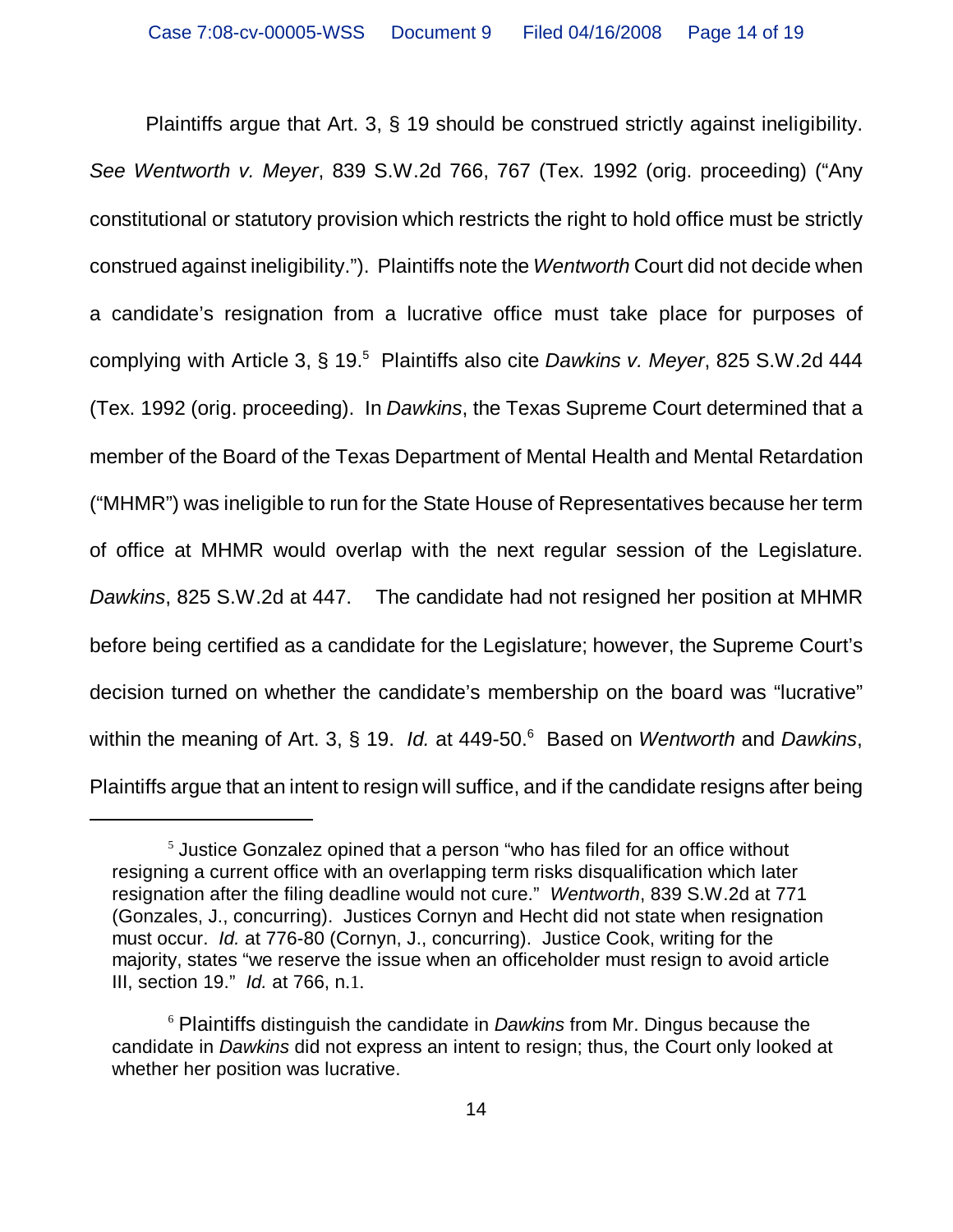certified as a candidate for the Texas Legislature, he or she meets the requirements of Art. 3, § 19. Plaintiffs assert that while Mr. Dingus has not resigned from his Midland City Council position, he has expressed his intent to resign from that position should he be elected to the House. Alternatively, Plaintiffs argue that even if the Court determines that Mr. Dingus was required to resign from his City Council seat before running for office and that Mr. Dingus was improperly certified, it is proper under Texas law to allow him to resign from his position on the Midland City Council at this point. Plaintiffs cite to *In re Francis*, 186 S.W.3d 534 (Tex. 2006) (orig. proceeding) where a candidate for the Texas Court of Criminal Appeals filed a petition signed by enough potential voters to have his name placed on the Republican primary ballot. 186 S.W.3d at 536. Due to a clerical error, several pages did not state he was running for "Place 8" on the Court. *Id*. The Republican Party of Texas listed him as a candidate, but his name was removed by a Travis County District Judge upon challenge by another Republican candidate. *Id.* The Supreme Court agreed the petition was invalid under Texas law but disagreed that invalid signatures could not be cured. *Id.* at 539 n.16. Thus, the candidate was not excluded from the ballot as a penalty. *Id*. at 543. Plaintiffs argue that its reliance on the Order was reasonable because the Order, in plain language, permits Council Members to run for office without resigning. Further, Plaintiffs assert that there is a lack of a definitive decision on when a resignation must take place in previous decisions by the Texas Supreme Court. Plaintiffs argue that if the Court were to determine that Mr. Dingus was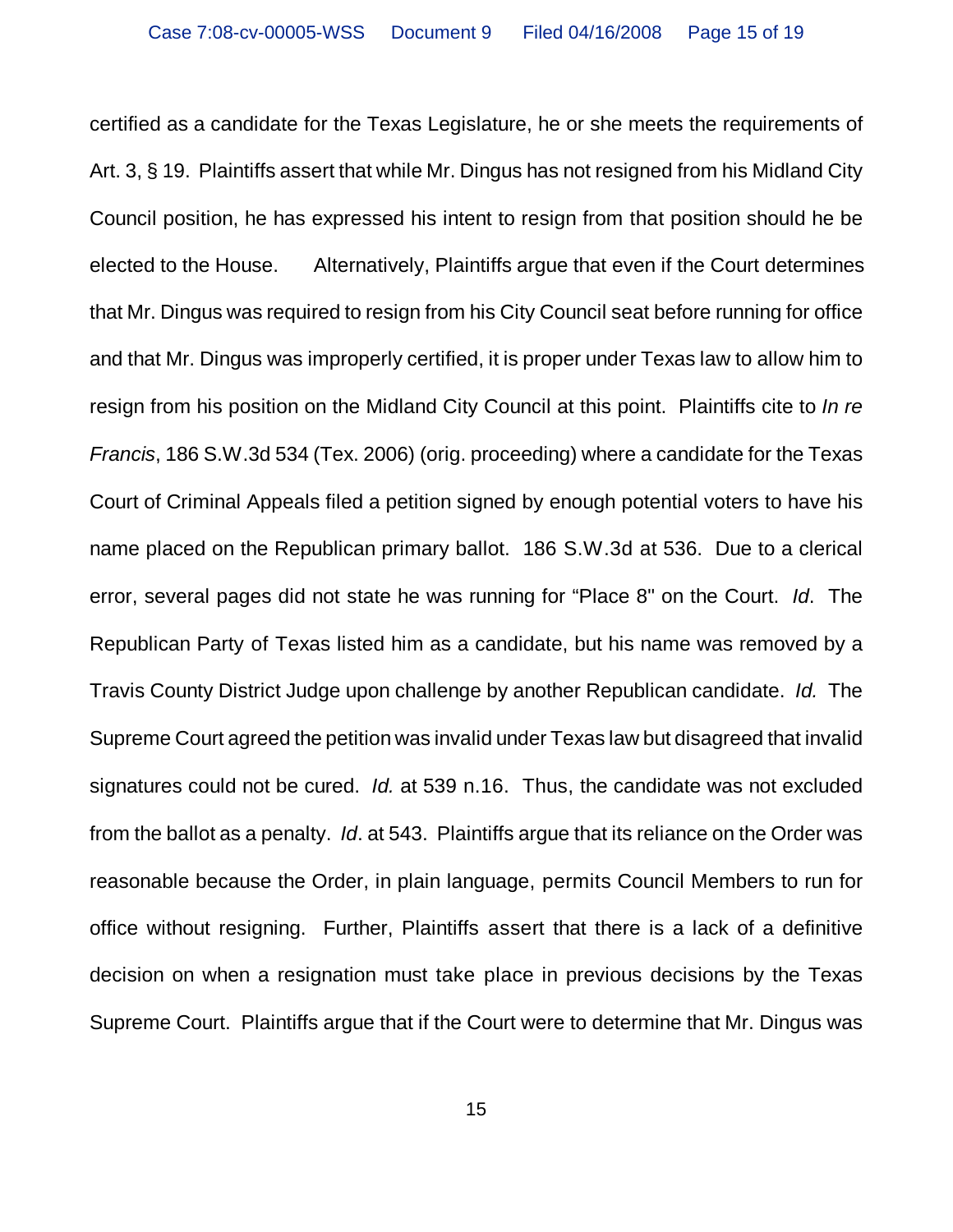required to resign from his City Council position before seeking to become the Democratic candidate for the Texas Legislature, it could craft the "abatement" remedy laid out in *Francis*, and allow Mr. Dingus to resign from his council position without losing his right to run for office. Plaintiffs assert that the resignation requirement is akin to the clerical error in *Francis*, and this Court should apply *Francis* and hold any error can be cured by Mr. Dingus' resignation.

Defendants reply that Plaintiffs ask the Court to ignore the plain language of the Texas Constitution that a person holding a lucrative office is not eligible to run for the Texas Legislature. Defendants argue that the cases cited by Plaintiffs cannot be cited for the proposition that a person holding an admittedly lucrative office can ignore Art. 3, § 19 of the Texas Constitution.

Further, Defendants reply that Plaintiffs have failed to recognize the essence of the holding in *Francis*. Defendants assert that Mr. Francis' defect rendering him ineligible was a facial defect evident from the four corners of his application and subject to cure, not a substantive defect rendering him ineligible. The Supreme Court limited its holding as follows:

> Finally, we emphasize several limitations on today's holding. **First, it concerns only facial defects that are apparent from the four corners of a candidate's filings; . . . Fourth, it concerns only defective filings that have erroneously been approved; it does not change what the Election Code says party chairs should and must reject. Finally, it does not absolve candidates of the need for diligence and responsibility in their filings;** party chairs must only notify them of defects, not do their work for them.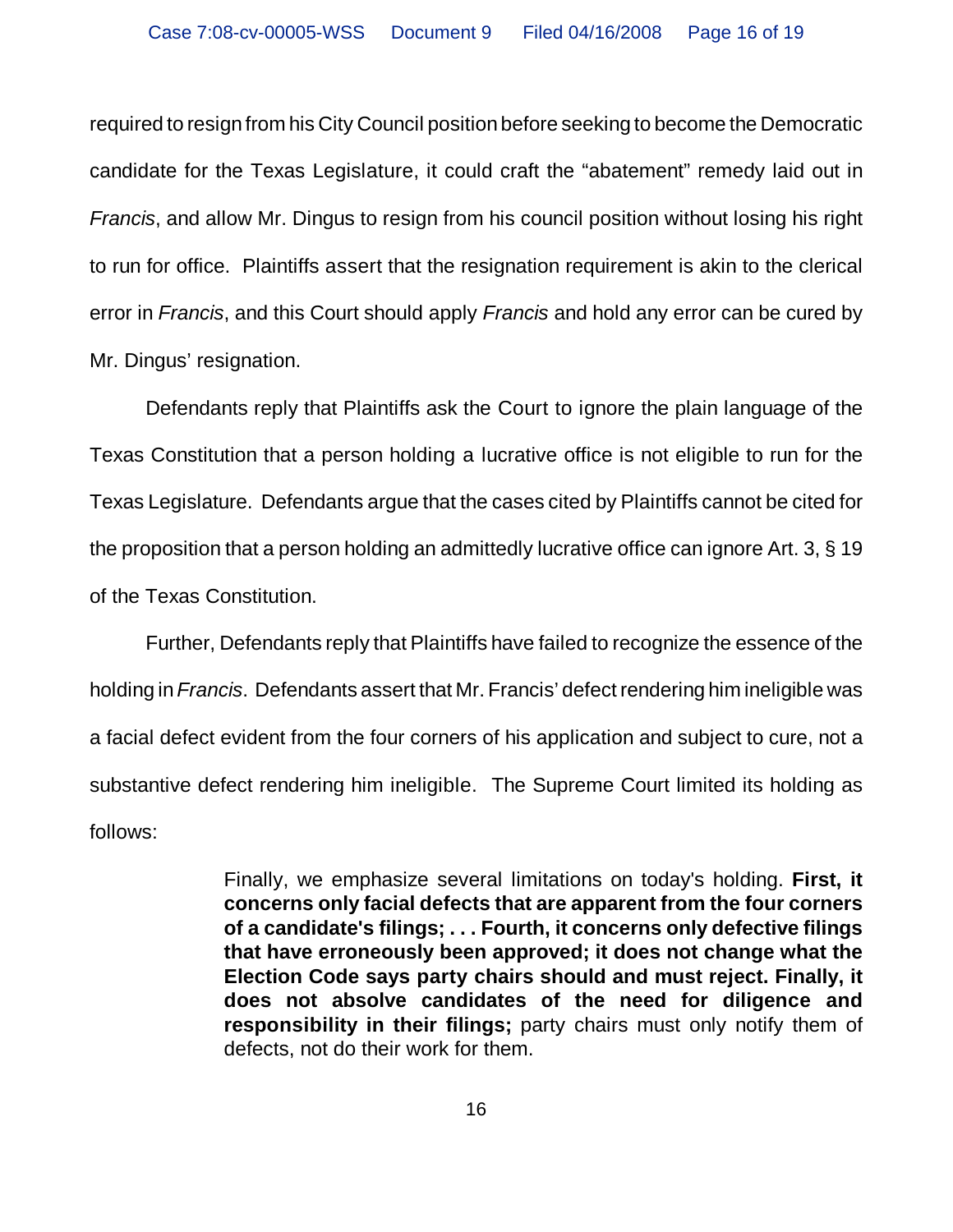186 S.W.3d 542-43 (emphasis added). Thus, Defendants assert that the *Francis* case does not offer a second chance to remedy substantive eligibility requirements imposed by the Texas Constitution. Defendants argue that the eligibility defects in this case persist because Plaintiffs and Mr. Dingus continue to take positions that directly conflict with Texas law.

## **4. Analysis**

The Court agrees that Judge Bunton was not presented with issues relating to the state system for election of state representatives. However, there is language in the Order that set aside the "automatic resignation" provision when a City Council member becomes a candidate for "any office of profit or trust under the laws of the State of Texas." The Court agrees with the Plaintiffs that this would include a position in the Texas Legislature. However, as the Defendants point out, the Order merely states that announcing the candidacy does not constitute an automatic resignation. The Order does not hold that resignation is not required when it is required under Texas election law. Further, Judge Bunton did not declare the Texas Constitution unconstitutional regarding candidacy requirements. The Court agrees that a person holding a lucrative office, such as a member of the Midland City Council, is not eligible to become a candidate for the Texas Legislature. Tex. Const. Art. 3, § 19. Plaintiff's argument, relying on *Wentworth* and *Dawkins*, that the Court should strictly construe Art. 3, § 19 against ineligibility lacks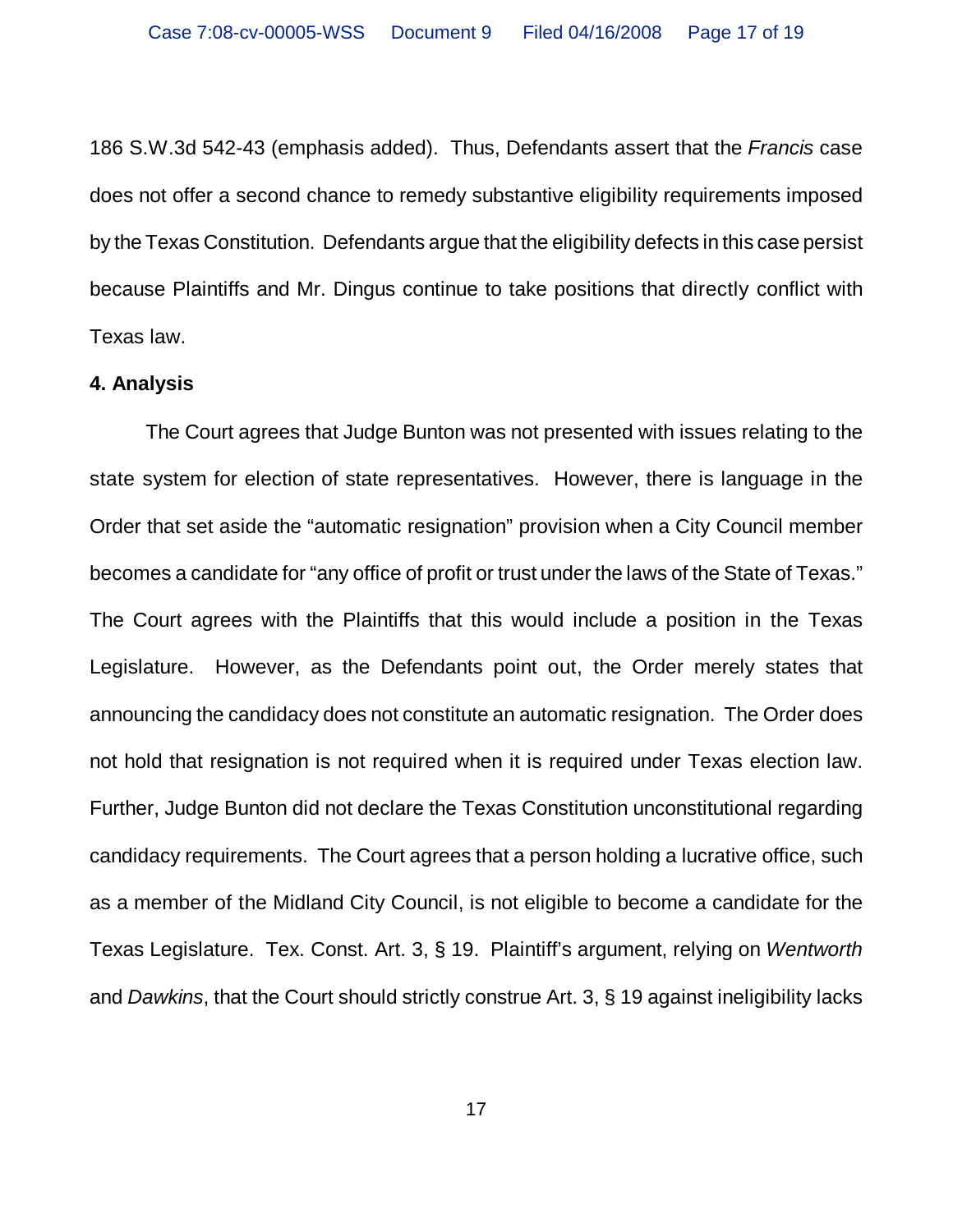merit based on the plain language of this section of the Constitution.<sup>7</sup> The Court cannot ignore this plain language, and Judge Bunton's Order does not explicitly or implicitly overrule the Texas Constitution. Mr. Dingus holds a lucrative office, and he and the Court cannot ignore Art. 3, § 19 of the Texas Constitution. Lastly, Plaintiff's alternative remedy requesting that the Court allow Mr. Dingus an opportunity to resign based on the *Francis* case also lacks merit. Mr. Dingus' eligibility defect is a substantive defect based on the Texas Constitution's eligibility requirements. The *Francis* case limited its holding to only facial defects, which are not present in this case. 186 S.W.3d at 542-43. Thus, the Court finds that Plaintiff's Complaint does not present any legally cognizable claims for relief. For these reasons, Defendants' Motion to Dismiss should be granted. Accordingly, it is

**ORDERED** that the Motion to Dismiss of the Republican Party of Texas and Tina Benkiser, in her capacity as Chair of the Republican Party of Texas is **GRANTED** and Plaintiffs' claims against the Republican Party of Texas and Tina Benkiser, in her capacity as Chair of the Republican Party of Texas, are **DISMISSED**. It is further

<sup>7</sup> In *Wentworth*, the Court overruled its prior interpretation of section 19 restricting eligibility and stated that "we must advance the purpose of section 19 and adhere to the rule requiring us to decide in favor of eligibility." 839 S.W.2d at 768. The argument, based on Wentworth, that Mr. Dingus' intent to resign is sufficient, lacks merit because the *Wentworth* holding was based on an actual resignation four years prior to Mr. Wentworth running for the Texas Legislature. The issue of not resigning prior to filing for an office was not an issue before the Court. In addition, the *Dawkins* case is not applicable because the candidate there did not resign at all. The issue in *Dawkins* was merely whether the office the candidate held was lucrative within the meaning of section 19. *Id.* at 769.